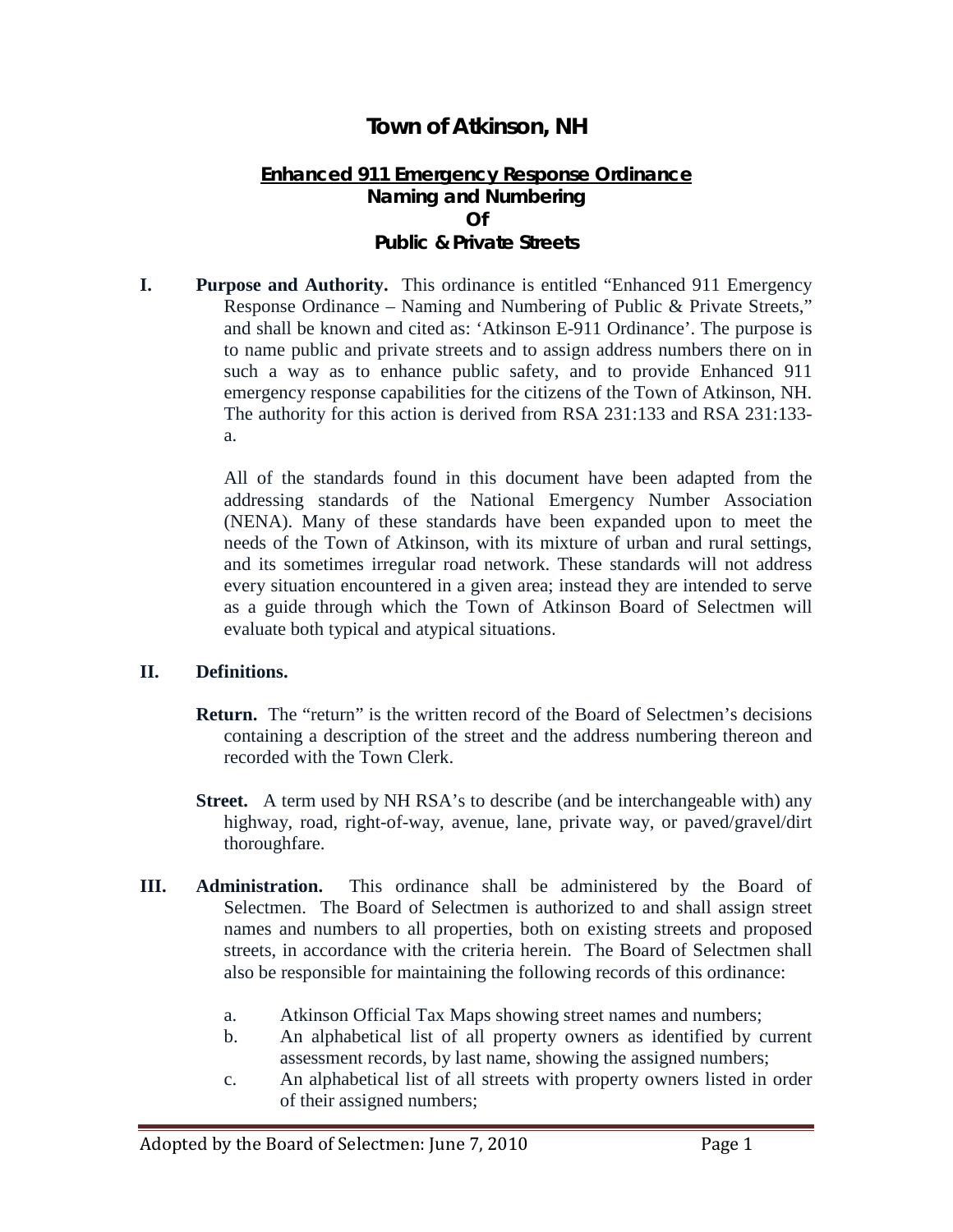- **IV. Assignment of Street Names.** Every street, public or private way, or shared driveway, whether publicly or privately maintained, which may be traversed by an emergency service vehicle, serving two (2) or more separately addressed structures, will have a name which shall be approved by the Board of Selectmen in accordance with the provisions of RSA 231:133-a. Said names shall be legibly marked in at least two conspicuous places on every street *as provided under RSA 231:133* except for dead-end streets where names shall be legibly marked in at least one place*.* The Board of Selectmen may change the names of any street at any time, when in the Board's judgment there is cause for doing so. The process for street name assignment is as follows:
	- a. The naming of any new street shall form part of the return of the layout of the street or of the acceptance of any dedicated way.
	- b. The town shall not be bound by any name previously assigned to the Street.
	- c. No name for a street shall be selected which is already in use, or which is confusingly similar to any other existing name or which otherwise might delay the locating of any street in an emergency. All street names which sound like or similar to another street name, in the judgment of the Board of Selectmen, will be eliminated.
	- d. No name shall be assigned to a street which shall duplicate, sound like, or sound similar to the name of any other proposed or existing street name, regardless of the use of differing suffixes such as avenue, boulevard, etc. For example, Smith Road and Smith Lane are prohibited.
	- e. The extension of an existing street shall have the same name as the existing street.
	- f. Whenever a name is assigned to any new street, or a change is made in the name of any street, the Selectmen shall make a return of the same to the Town Clerk in accordance with the requirements of RSA 231:133, who shall make a record of a new name or name change, and shall forward a copy to the Commissioner of Transportation, NH Bureau of Emergency Communications, local phone companies, Atkinson Chief of Police, Atkinson Fire Chief, EMS Chief, Director of Homeland Security and any other Town officials in charge of emergency services, the Post Office and the Atkinson Post Master, and the Rockingham County Registry.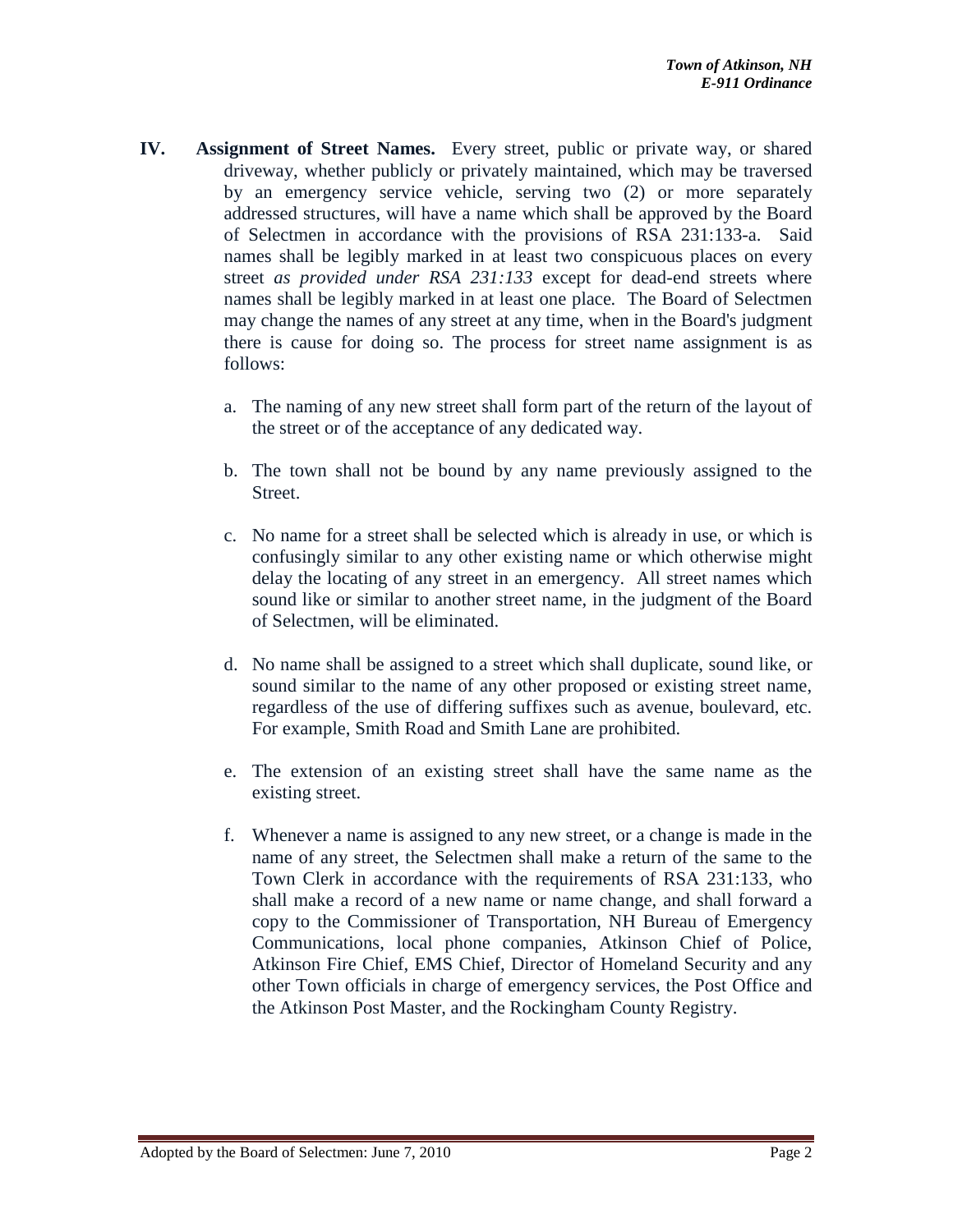- g. Street names must be acceptable to the State of New Hampshire E-911 Mapping and Addressing Unit.
- h. If the street is continuous, changing names at an intersection or a curve or some other point, is prohibited. All continuous streets shall be assigned only one name for the entire length of the street.
- i. Street names shall not contain any special characters such as hyphens, apostrophes or dashes.
- j. Street names shall not contain any abbreviations. Abbreviations are only appropriate at the end of a street name in the street suffix or designator. RD, ST, and AVE, are examples of acceptable street suffixes or designators. Other street suffixes and designators are allowed only as approved by NENA. Please refer to the United States Postal Service document entitled *Postal Addressing Standards: Publication 28* for a complete list of NENA approved designators.
- k. Use of directional's and USPS standard suffixes in road/street names is prohibited. For example, North Main St. or N. Main St., Court St, and Avenue of the Pines are prohibited.
- l. All words within the main body of a street name shall be spelled out completely and not abbreviated. This includes valid street suffixes and cardinal directions which are part of the main body of the name, rather than modifiers of the street name. Examples of street names which meet this criteria include WEST ALTON MARINA RD (west in this street name refers to the locality of West Alton, rather than the western section of ALTON MARINA RD), FIRE LANE 24 (LANE is not a designator in this situation), KEARSARGE MOUNTAIN ROAD (KEARSARGE should be spelled out).
- m. Avoid the use of nonstandard street name suffixes which may be confused with subdivisions or commercial developments (e.g. Example Plaza, Example Place).
- n. All roads or road segments that are impassable to vehicular traffic will not be collected and displayed as roads. If a section of road is impassable, creating two separate segments each of which is mutually independent, each of these disconnected sections shall receive its own unique road name.
- o. Any road which may, through future development, provide access to two (2) or more separately addressable structures, shall be named and assigned address ranges.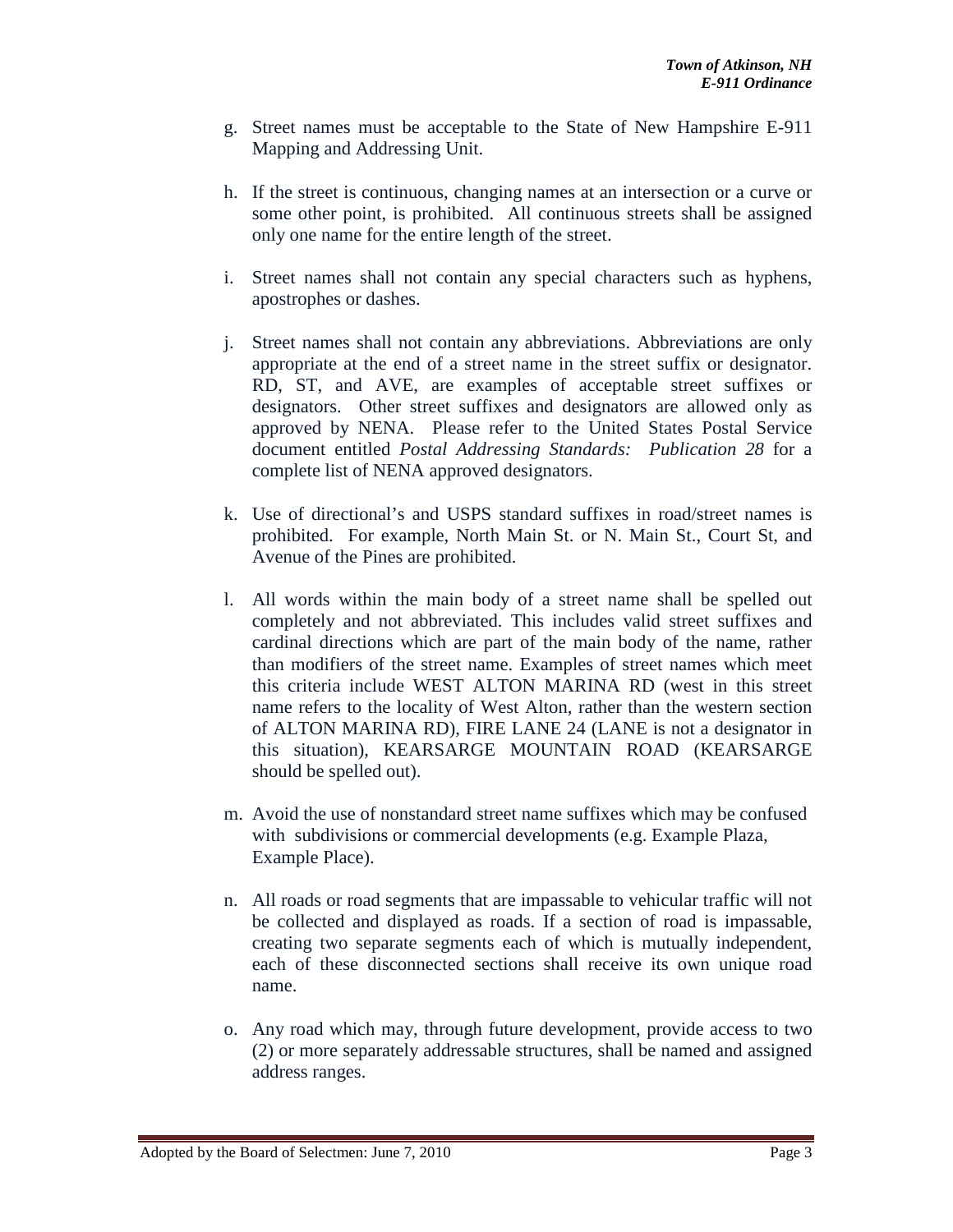A separately addressable structure having its principal fascade (i.e., the "front" of the structure) facing street "A" and being clearly visible from street "A" while presenting no questions regarding the sequence of structures on street "A," but which is accessed from street "B," may be addressed as part of the numbering schema of street "A."

- p. All roads within developments that meet the definition discussed above shall be named, and the structures accessed from those roads shall be addressed on them. Examples of such developments include: industrial parks, condominium developments, apartment complexes, trailer parks, and campgrounds with year round residents.
- **q.** If a road continues through an intersection into diverse directions, the road may only continue in one of these directions. The other road(s) are their own entities requiring separate, unique identifying names, with the exception of a cul-de-sac. Cul-de-sacs shall be numbered around the loop in a counterclockwise direction.
- **V. Initial Sign Placement and Future Responsibility for Sign Maintenance.** The Town of Atkinson or owner of a private street shall provide street name signage at the entrance to any private street and all public streets.
	- a. The Town of Atkinson to provide signs and maintenance on all Town owned roads
	- b. Owners of private streets to provide signs and maintenance on all privately owned streets
- **VI. Atkinson E-911 Commission.** The Board of Selectmen shall form the *E-911 Commission* comprised of the *Town Administrator, a member of the Board of Selectman, the Emergency Management Director, Fire Chief, Police Chief, EMS Chief, Code Enforcement Officer, the Road* Agent *and Citizens at Large* to review and recommend street names, to act as a liaison between the NH Bureau of Emergency Communications and the Board of Selectmen, to assist in the implementation and oversight of E-911. The Atkinson E-911 Commission will report to the Board of Selectmen. Non-staff appointments are for a 2-year period and shall expire on the last day of April.
- **VII. Address Numbers on Streets.** Pursuant to the provisions of RSA 231:133 the Selectmen of the Town of Atkinson shall have the authority to assign numbers to all existing residential and/or other structures and/or to vacant lots along any public or private ways. In assigning numbers, the Board of Selectmen shall employ the following criteria:
	- a. Streets shall be numbered so that even numbers are located on the right side and odd numbers are located on the left side. The numbering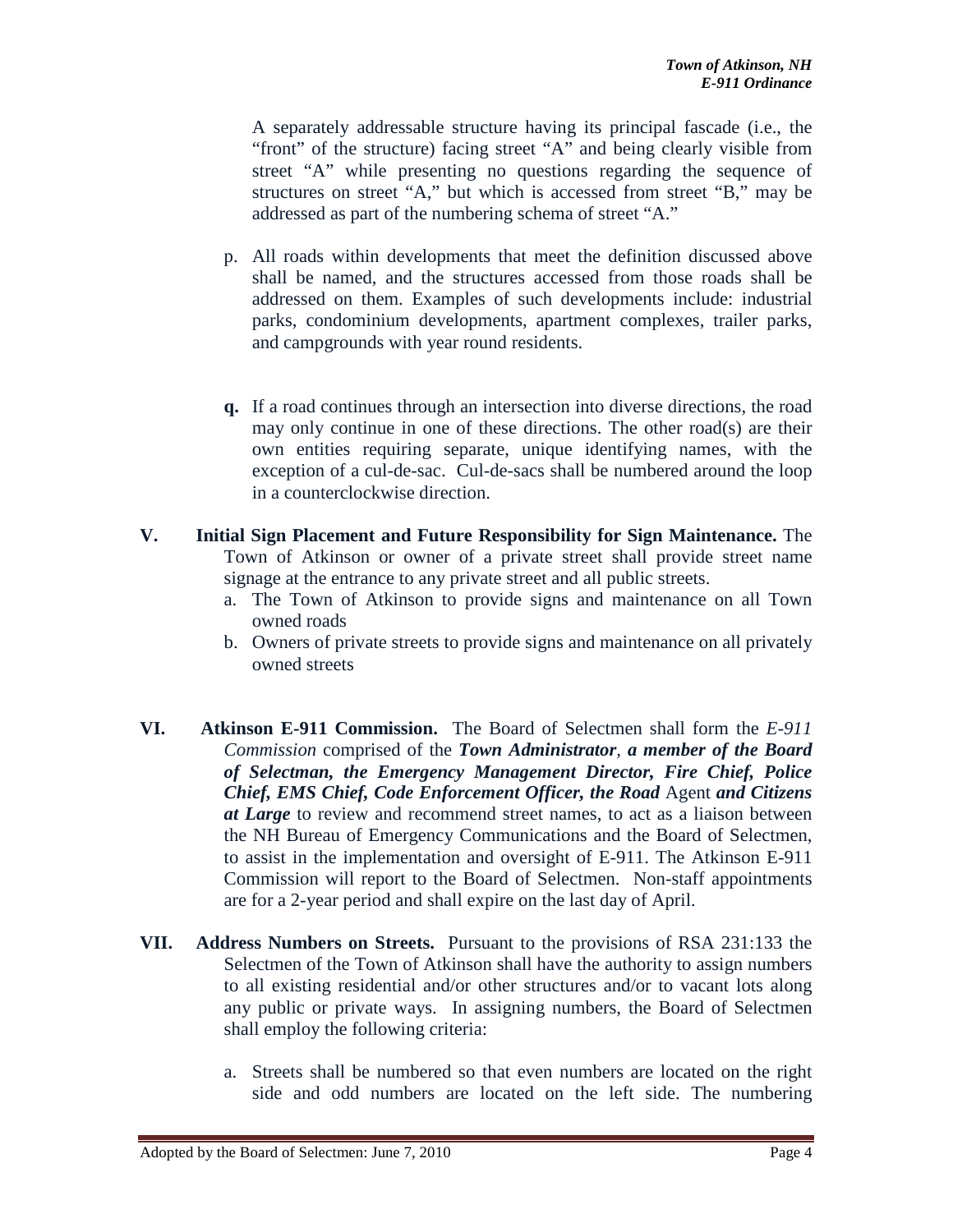sequence for a street shall, as far as possible, begin at the end with the most direct route to the main Fire Station.

- b. The numbers shall be assigned by the Fire Department in accordance wit the specifications and standards as adopted by the Board of Selectmen with the advice of the Atkinson E-911 Commission.
- c The numbering of cul-de-sacs shall proceed from the right side of the collector street and continue from right to left around the cul-de-sac, unless the street has the potential of being extended to develop more lots, in which case the numbers shall be assigned according to the normal system.
- d. Each apartment building shall be given one street number and each apartment unit within the building shall be assigned that street number and a unit letter. Unit numbers shall be assigned in a reasonable and logical manner. All such numbers shall be displayed according to the requirements herein. Such number system shall be approved by the Atkinson E-911 Commission. Said number system shall be the same for all multi-unit applications. If warranted, the Board of Selectmen may make exceptions to this requirement.
- e. Any building or structure for which a number has been assigned shall have that number affixed thereto so as to be plainly visible from the street that abuts the main entrance to the property. All businesses, stores, commercial structures, and other non-residential buildings shall also display the street number in a manner that is clearly visible whether the business is open or closed. Unit numbers in non-residential buildings shall be assigned in a reasonable and logical manner, and shall be displayed according to the requirements herein.
- f. Such number shall be a minimum of four (4") inches in height, reflective, and of contrasting color to the mounting surface. The alphabet shall not be utilized to represent a number in word form. All numbers shall be represented using block numeric figures and other numbers that may be confused with the assigned number must be removed. (See example Figure 1).
- g. Existing numbering patterns for existing streets, which do not allow sufficient reserve of unused numbers for the assignment of additional numbers for future development or do not follow logical sequence, will be assigned new numbers by the Board of Selectmen.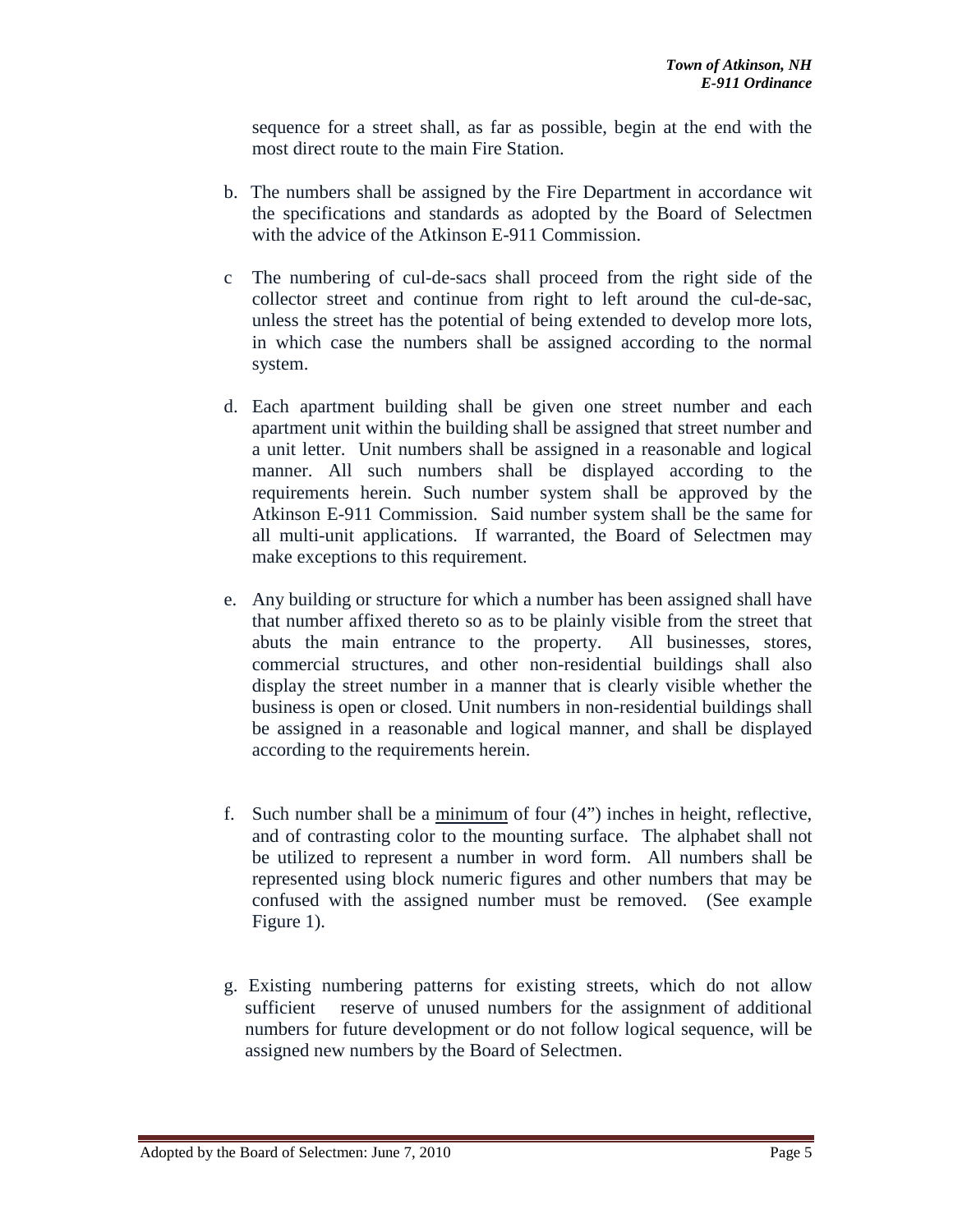h. Address ranges describe the valid addresses on each side of the street for a given road or segment of road. These are both the addresses which have already been assigned and those which could potentially be assigned in the future. For example, HILLCREST RD has a range of 1 / 2 to 167 / 168. According to this address range the lowest possible addresses are 1 on the left side of the street, and 2 on the right side of the street; the highest possible addresses are 167 on the left side of the street and 168 on the right side of the street. For this range, any numbers between 1 and 168 are valid, but only odd numbers are valid on the left side of the street, and only even numbers are valid on the right side of the street. The side of the street is determined by the direction in which addresses increase (line direction). Address ranges are a critical component of an addressing system not only because they describe which addresses can exist on a street, but also because they help to form the Master Street Address Guide (MSAG). The MSAG is a data set containing all of the street names in a community, with each street's address range and associated Emergency Service Number (ESN). Accurate and up to date address ranges will help to ensure that the appropriate emergency service agency is dispatched to a street when the need arises there.

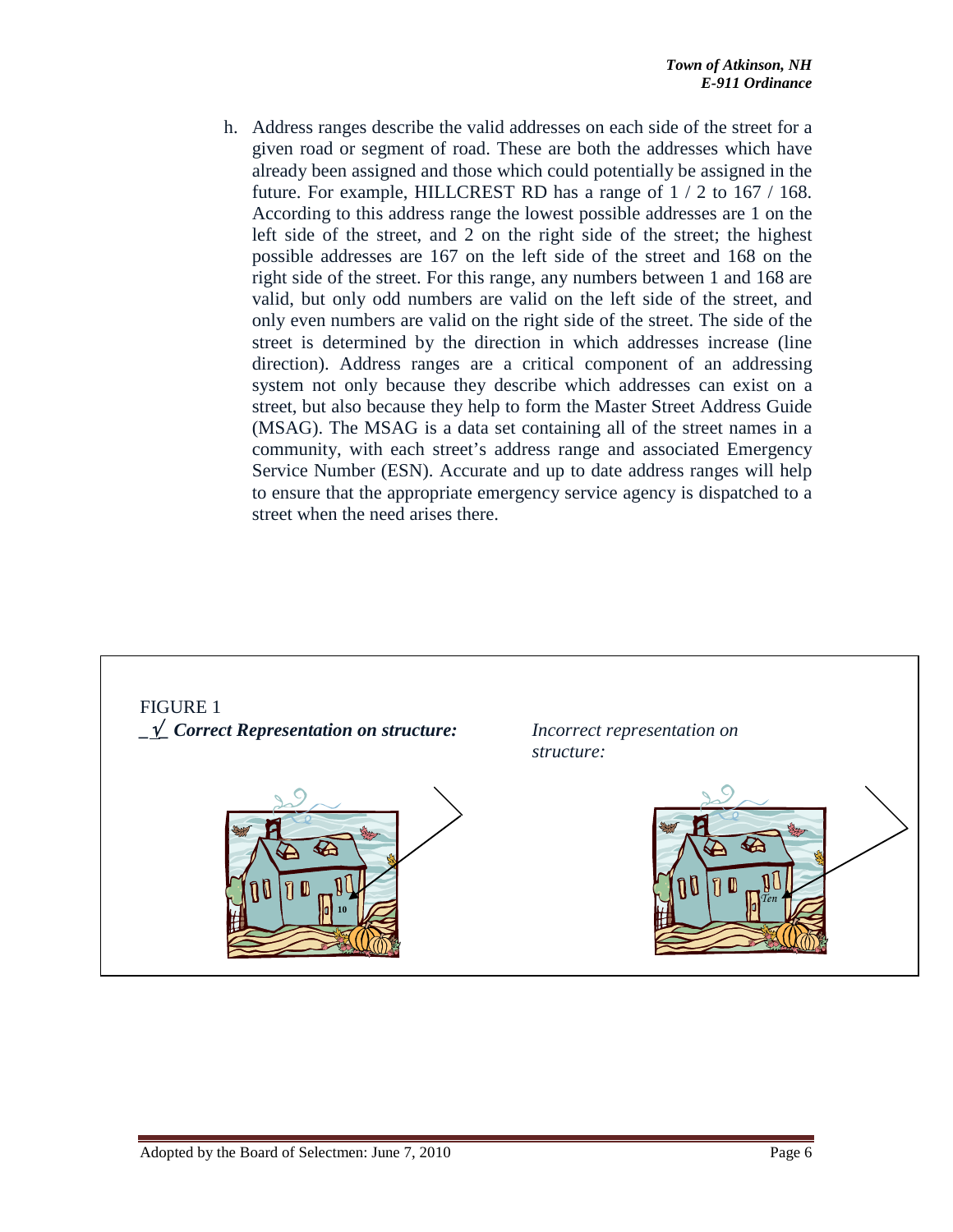i. If the structure is not plainly visible from the street, or it is more than 75 feet from the edge of the street, the number shall also be affixed to a four by four (4"x4") post, or equivalent, a minimum of three (3') feet high next to the driveway leading to that house *so that the number is visible from both directions.* The alphabet shall not be utilized to represent a number in word form; all numbers shall be represented using block numeric figures. (See example Figure 2).



- **VIII. Address Assignment.** Pursuant to RSA 231:133-a, a Public Hearing must be held by the governing body with 10 days notice via posting and publication and first class mail to all property owners being numbered or renumbered before assigning or changing street numbers. The Public Hearing requirement does not apply if the property owners all agree to the proposed numbering. It shall be the duty of the Board of Selectmen to notify each property owner and the Post Office of a new address at least sixty (60) days before the effective date of its use. It shall be the duty of each property owner to comply with this ordinance, including the posting of new property numbers, within 60 (sixty) days following notification. In new developments or for new construction, temporary numbering be installed before a building permit will be issued.
- **IX. Effective Date.** This ordinance shall become effective June 7, 2010.
- **X. Penalty.** Issues of non-compliance with this ordinance will be pursued through the Court system to the fullest extent possible with a fine not to exceed \$500.00.
- **XI. Enforcement.** Upon adoption by the Board of Selectmen, the Ordinance will be enforced by the Town of Atkinson Police Department.